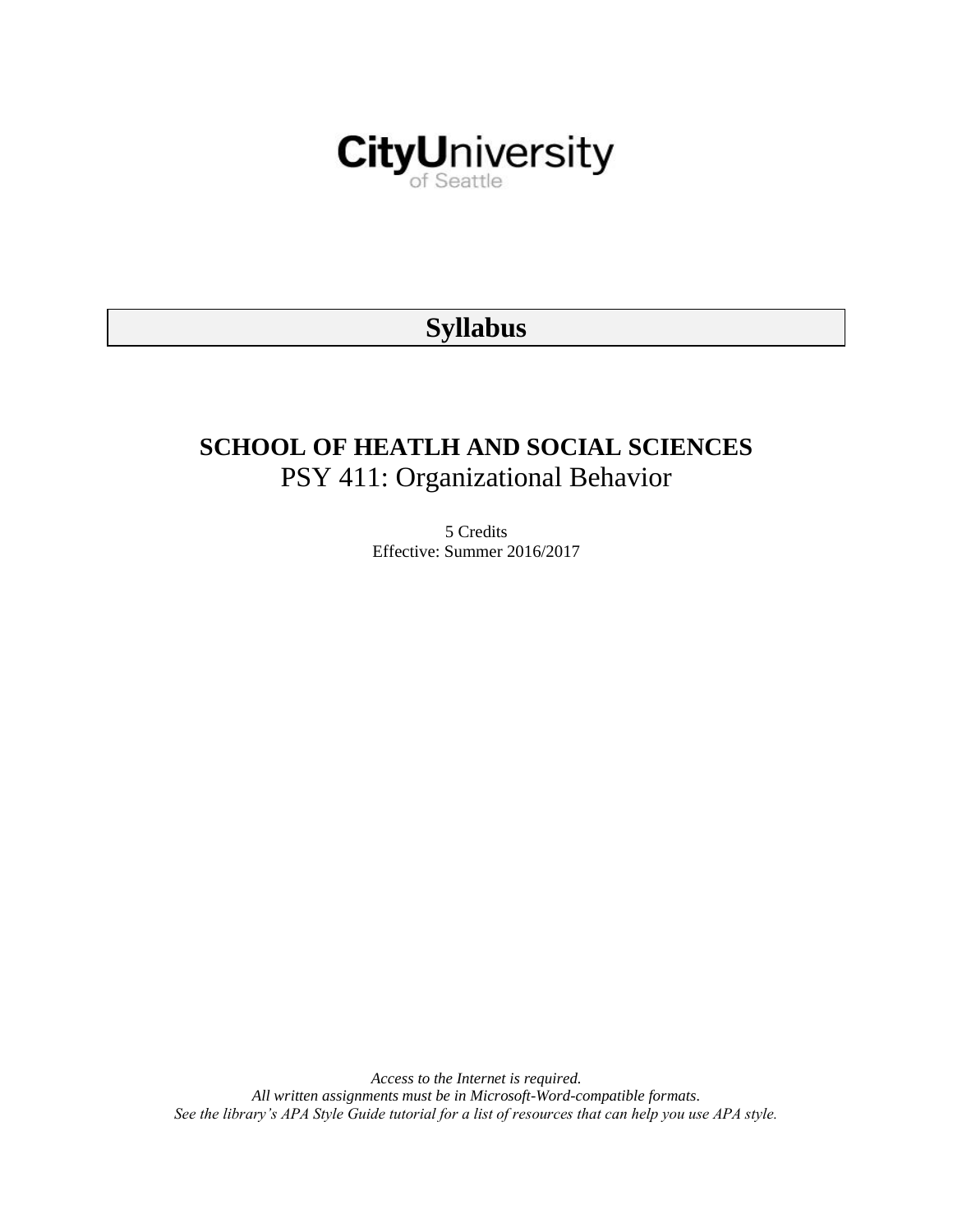# **FACULTY**

Faculty Name: FACULTY NAME

Contact Information: CONTACT INFORMATION

### [INSTRUCTOR MAY INSERT PERSONAL MESSAGE IF DESIRED]

# **COURSE DESCRIPTION**

This course is designed to introduce students to the study of human behavior in organizations. Its purpose is to provide students with a working understanding of the behavior of individuals and groups within the organizational setting. In this course, we will explore how topics such as personality, attitudes, motivation, power and influence, leadership, conflict management, and organizational culture affect individual and organizational performance.

## **COURSE RESOURCES**

Required and recommended resources to complete coursework and assignments are found on the course [Reading List.](https://nam03.safelinks.protection.outlook.com/?url=https%3A%2F%2Fcityu.alma.exlibrisgroup.com%2Fleganto%2Flogin%3Fauth%3DSAML&data=04%7C01%7CMMara%40cityu.edu%7C70673ce0fe0144040eda08d87472e204%7Cb3fa96d9f5154662add763d854e39e63%7C1%7C0%7C637387384066198115%7CUnknown%7CTWFpbGZsb3d8eyJWIjoiMC4wLjAwMDAiLCJQIjoiV2luMzIiLCJBTiI6Ik1haWwiLCJXVCI6Mn0%3D%7C1000&sdata=JbwP%2Fm5Q%2BMgIUWa%2FXceos%2BoiLv0DX%2B%2FL%2BNGNMbX9P8E%3D&reserved=0) The reading list can be found under Course Information in Blackboard as well as from the library homepage.

Note: Required resources that must be purchased by the student are tagged "Purchase from a vendor of your choosing." Required resources with a direct link, "Available through CityU Library", are available at no cost to students.

Students in Canada will see required resources they need to purchase tagged "Purchase from the Canadian Bookstore." Students outside the U.S. and Canada should contact their advisor or textbook coordinator for additional information.

# **COURSE OUTCOMES**

In this course, learners:

- Apply theory to practical organizational settings
- Analyze the cause and effect of human behavior
- Identify the challenges of leading and changing organizations
- Evaluate the numerous factors that affect how and why we behave the way we do in organizations
- Demonstrate knowledge of human behavior in organizations at the individual and group level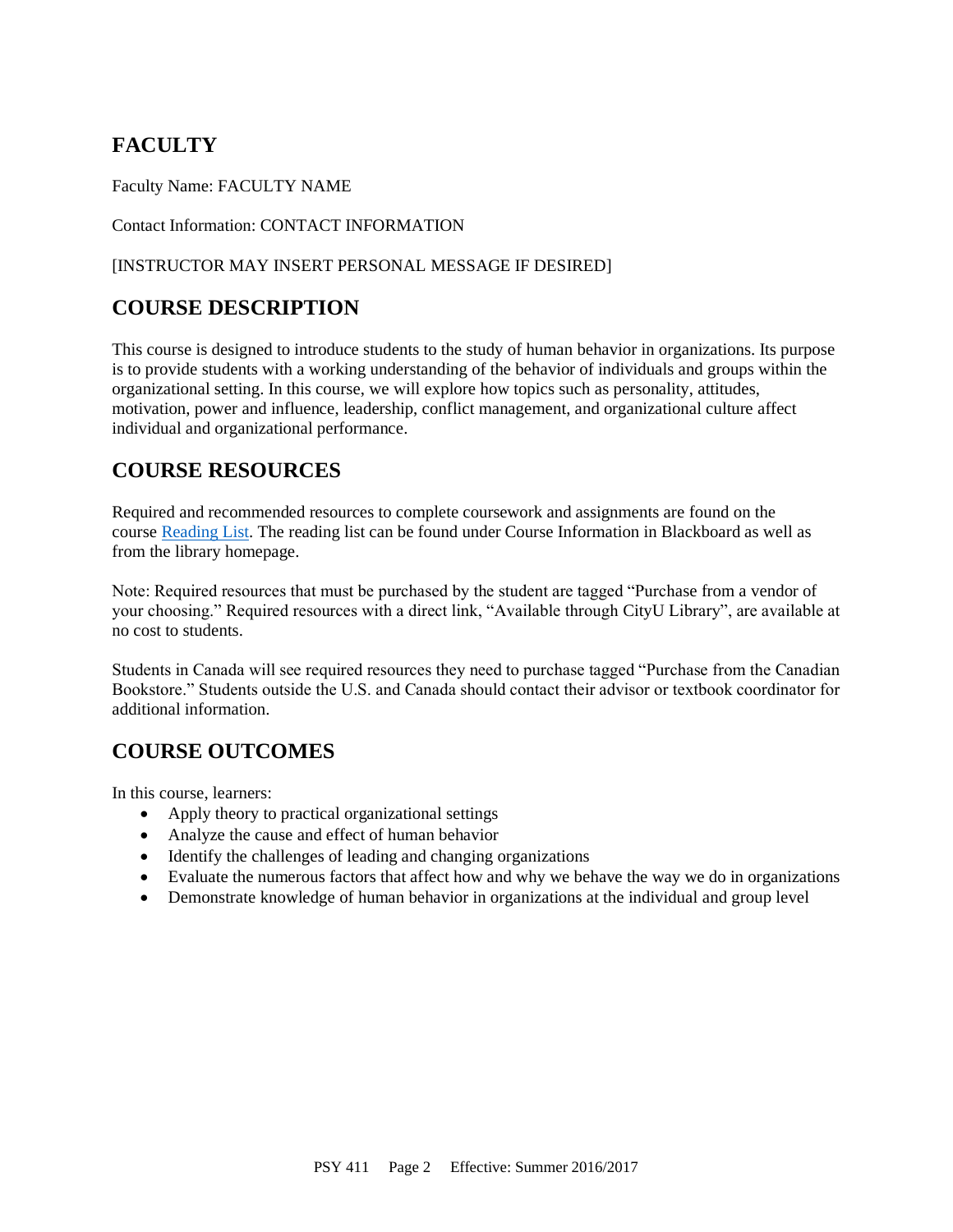### **OVERVIEW OF COURSE GRADING**

The grades earned for the course will be derived using City University of Seattle's decimal grading system, based on the following:

| <b>Overview of Required Assignments</b>                                    | % of Final Grade |
|----------------------------------------------------------------------------|------------------|
| Course Activities                                                          | 20%              |
| Practicing Organizational Behavior Case<br>Analysis (two equally weighted) | 30%              |
| Group evaluation paper                                                     | 25%              |
| Interview with a Leader Reflection Paper                                   | 25%              |
| <b>TOTAL</b>                                                               | 100%             |

### **SPECIFICS OF COURSE ASSIGNMENTS**

The instructor will provide grading rubrics with more detail as to how this assignment will be graded.

### Course Activities

Class participation through discussion is an integral part of this online course, although it is typically less formal than other work submitted throughout the course. Participation is defined as active engagement in a discussion or other online activity.

To provide a structure for balanced participation and allow you to maximize the benefit of the discussion boards, it is recommended that you follow these guidelines:

1) Post your responses to discussion questions in the first three days of the school week (Monday through Wednesday)

2) Post three or more thoughtful and topic-relevant comments to responses made by classmates during the last four days of the school week (Thursday through Sunday)

3) Respond to any questions that your instructor or peers have regarding your original post by the end of the school week.

| Components              | % of Grade  |
|-------------------------|-------------|
| Timeliness of responses | 15%         |
| Quality of responses    | 70%         |
| Quantity of responses   | 15%         |
| TOTAL                   | <b>100%</b> |

### Practicing Organizational Behavior Case Analysis (two equally weighted)

Students are expected to complete two, five- to seven-page, double-spaced case analyses. For each analysis instructor will assign a case or give guidelines to use in selecting a topic.

Analytical skills are critical in the field of psychology. In order to practice these skills, a scientific method of logical approach is used to examine an issue, create and evaluate alternatives, and eventually draw conclusions and make recommendations.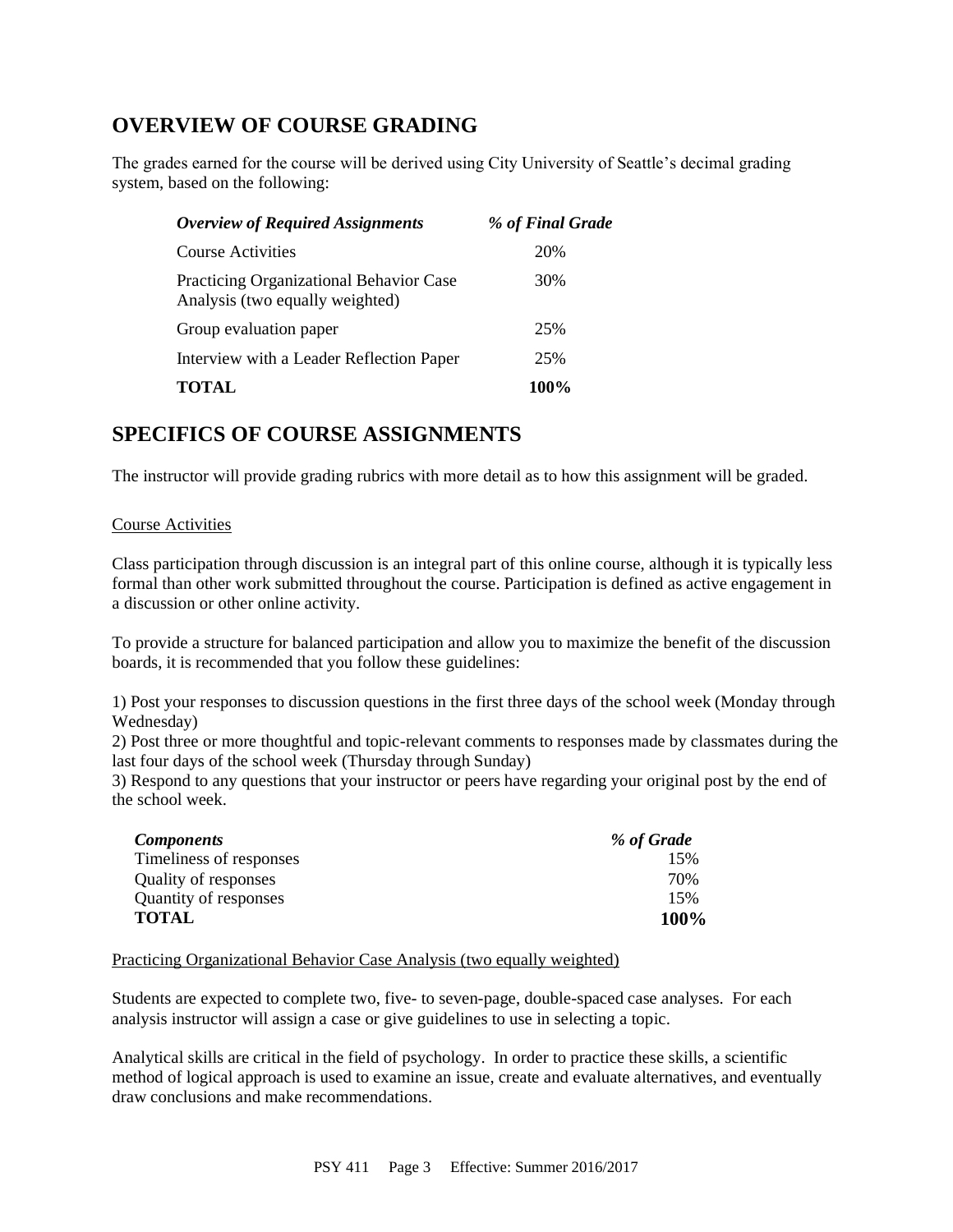For the first case study, write out each of the seven steps in order to create a visual map of each step and organize your data. For the second case study, use an essay format as a written summary of your analysis.

Follow this seven-step format in writing your case study:

### Step 1: Problem Definition

Assume the problem has more than one source or cause. First, look at the problem or the issue like the tip of an iceberg, or what you see sticking out of the water. Second, view the causes or sources like the rest of the iceberg, or what you might find lurking under the surface. Your task here is to identify those underlying symptoms in an effort to understand the problem as much as possible. Which symptoms require immediate attention? Which symptoms might abate as a byproduct of addressing something else? Which symptoms could easily intensify and become new problems?

Step 2: Justification of Problem Definition

Examine the information you have about the problem and make some initial statements about why the problem exists. You will find facts to support some of your ideas and may have to make assumptions to support others. It is important to consider as many reasons as possible for the purpose of creating a balanced case study. Make sure to note which statements are factual and which are inferred.

### Step 3: List Alternative Courses of Action

Without censoring yourself, create a list of alternative courses of action. This is your first attempt at solving the problem using creative thinking. This list can include solutions that may seem impossible to implement and is by no means your final conclusion: This is a brainstorming session where each thought has the potential to turn into something comprehensive and final.

Step 4: Evaluate Alternatives

Now is the time to get critical: Look at the alternatives you came up with in Step 3 and list the advantages and disadvantages of each one.

### Step 5: Review

Narrate your thoughts about what you've got so far. What does your initial research tell you about the problem? What questions do you have that as of yet remain unanswered? What do you still need to address?

### Step 6: Draw Conclusions, Make Recommendations

Choose one of the alternatives you came up with in Step 3 that you would recommend be implemented and justify your decision. Make sure to address specifically how, when, who should be responsible, what materials (if any) are needed, who should supervise the implementation, etc. Be as specific as you can.

### Step 7: Follow Up and Evaluate

Explain how you would evaluate your recommendation. Come up with a procedure that can be followed and provide a timetable, suggestions for execution, persons responsible, and what the follow up should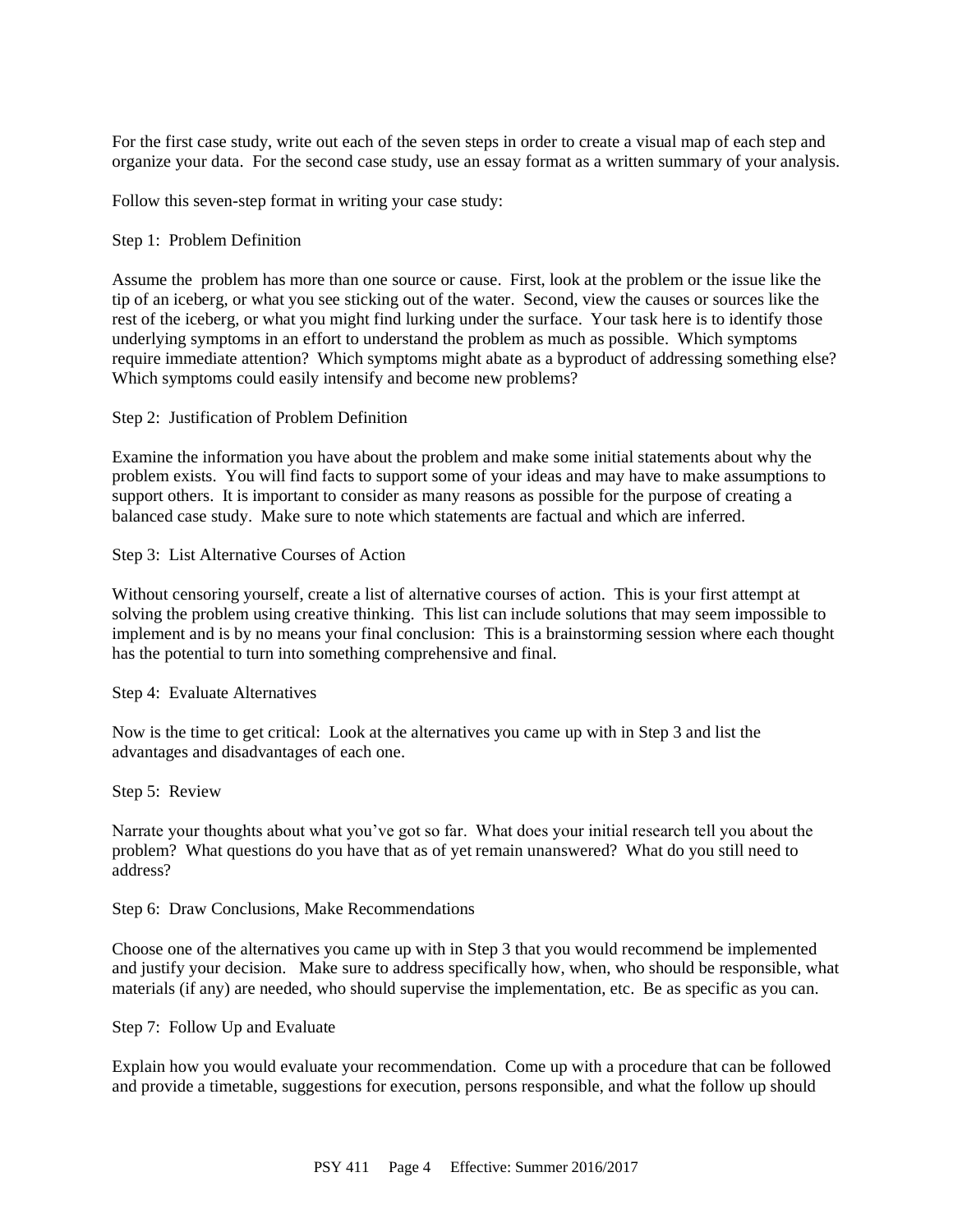consist of.

| <i>Components</i>                         | % of Grade |
|-------------------------------------------|------------|
| DAS-U-Analysis and use of course concepts | 30%        |
| DAS-U-Evidence and support                | 30%        |
| DAS-U-Organization and coherence          | 20%        |
| DAS-U-Style and mechanics                 | 20%        |
| <b>TOTAL</b>                              | 100%       |

### Group evaluation paper

Students will choose a work unit/group or organizational setting in which they are allowed to observe a group during a meeting. If a work unit/group is not available to observe, the student can find an open public meeting. Using theories and concepts covered in this course, students will prepare a seven- to eight-page, double-spaced paper that reflects on the group and its leader.

For this project, students will be synthesizing their observation with what they are learning in the class about groups, group dynamics, leadership styles and leader/member characteristics, and answer the following questions: 1. What type of group did students observe? 2. How does the group fit with the organization as a whole? 3. What are mission, values, and practices present in the group? 4. According to the Five Stage-Model of Group Development, in which stage is the group? 5.How did people interact during the meeting? 6. Did students observe any social loafing? 7. What characteristics does the group leader have?

8. What characteristics do group members have? 9.How do students' observations fit with what their are learning about groups and leadership? 10. Are students' ideas about organizational behavior any different from what they were before taking this course? If so, how? If not, what has simply been confirmed in students' original thinking and why? In their papers, students should combine their own thoughtful analysis with ideas and information found in a minimum of two sources other than the textbook. Therefore, as in any scholarly writing, students should not merely copy information from another author, but use evidence to support the contentions they have drawn from their findings and critically analyze related literature - this paper has to be an analytical paper, not a summary of readings. This paper must meet APA requirements of format and style. Students must cite the sources of all ideas, facts, and information used that are not their own, even if they have put the information into their own words. Failure to do so is plagiarism, even if the oversight is unintentional.

| <i>Components</i>                         | % of Grade |
|-------------------------------------------|------------|
| DAS-U-Analysis and use of course concepts | 30%        |
| DAS-U-Evidence and support                | 30%        |
| DAS-U-Organization and coherence          | 20%        |
| DAS-U-Style and mechanics                 | 20%        |
| <b>TOTAL</b>                              | 100%       |

### Interview with a Leader Reflection Paper

Students will conduct an interview with a leader or manager in an organization. Examples of leaders or managers to interview are a university official, a politician, a community service volunteer, a manager, an executive team member or an entrepreneur. After their interview, students will write a seven- to eightpage, double-spaced paper synthesizing the results of their interview and discussing how this interview relates to the course materials.

In their papers, students are expectec to address the following questions: 1. What style of leadership does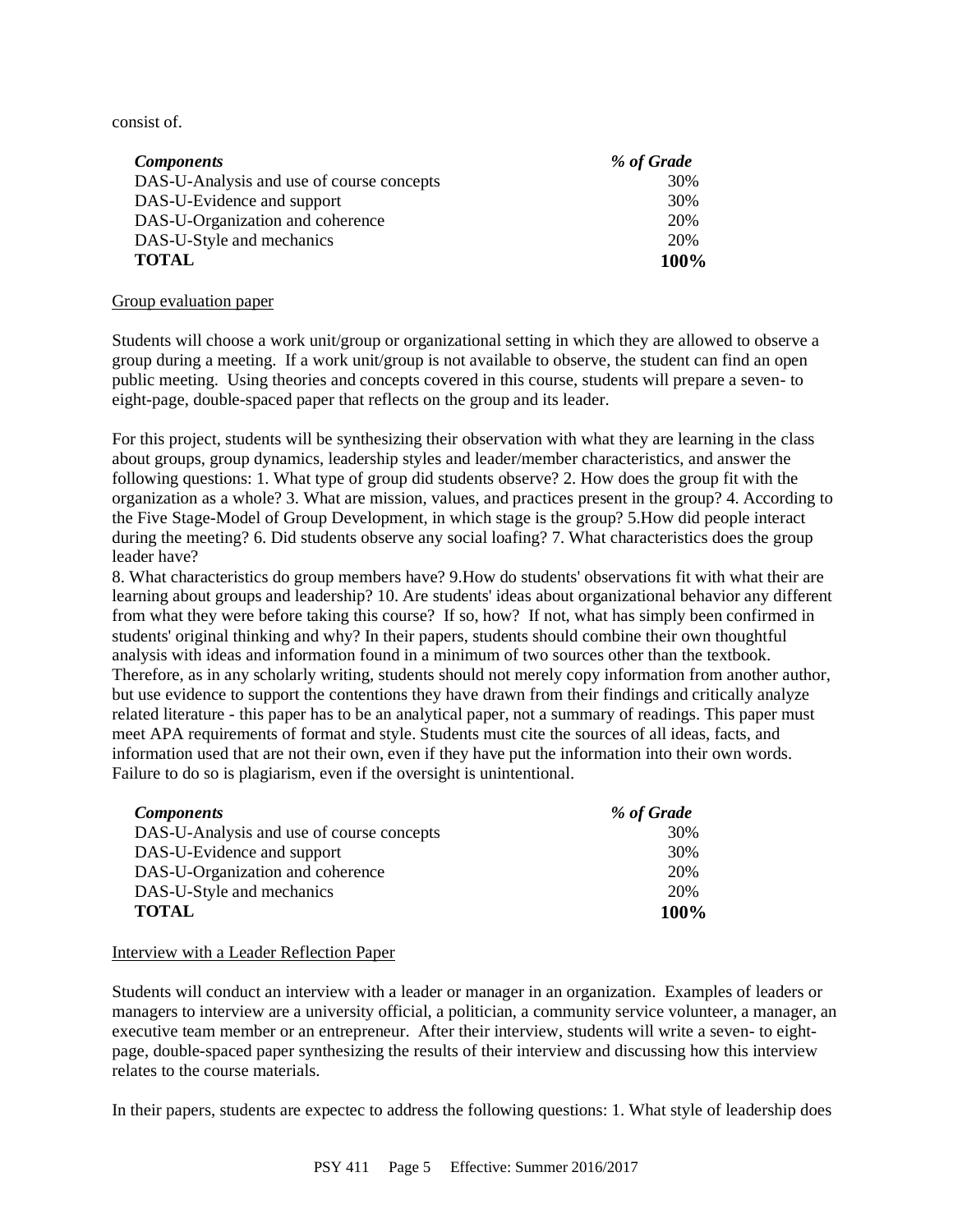the interview subject exhibit? 2. What does the individual identify as his or her style of leadership? 3. What characteristics could be observed in this leader? 4. Does this leader subscribe to the contingency approach to effective leadership? 5. What is this individual's strategy for making decisions? 6.How did this person achieve a position of leadership? 7. What has best prepared this leader to lead: Education? Experience? 8. What was an example of a recent challenge and the steps taken to produce results for this leader?

9. What type of leadership development does this person employ?

10. What has been learned via "on the job" experience (i.e., something not learned in school)? In their papers, students should combine their own thoughtful analysis with ideas and information found in a minimum of two sources other than the textbook. Therefore, as in any scholarly writing, students should not merely copy information from another author, but use evidence to support the contentions they have drawn from their findings and critically analyze related literature - this paper has to be an analytical paper, not a summary of readings. This paper must meet APA requirements of format and style. Students must cite the sources of all ideas, facts, and information used that are not their own, even if they have put the information into their own words. Failure to do so is plagiarism, even if the oversight is unintentional.

| <b>Components</b>                         | % of Grade |
|-------------------------------------------|------------|
| DAS-U-Analysis and use of course concepts | 30%        |
| DAS-U-Evidence and support                | 30%        |
| DAS-U-Organization and coherence          | 20%        |
| DAS-U-Style and mechanics                 | 20%        |
| <b>TOTAL</b>                              | 100%       |

### **COURSE POLICIES**

### **Late Assignments**

### LATE ASSIGNMENT

### **Participation**

### PARTICIPATION

### **Professional Writing**

Assignments require error-free writing that uses standard English conventions and logical flow of organization to address topics clearly, completely, and concisely. CityU requires the use of APA style.

### **UNIVERSITY POLICIES**

You are responsible for understanding and adhering to all of City University of Seattle's academic policies. The most current versions of these policies can be found in the [University](https://www.cityu.edu/catalog/)  [Catalog](https://www.cityu.edu/catalog/) that is linked from the CityU Web site.

### **Non-Discrimination & Prohibition of Sexual Misconduct**

City University of Seattle adheres to all federal, state, and local civil rights laws prohibiting discrimination in employment and education. The University is committed to ensuring that the education environment is bounded by standards of mutual respect and safety and is free from discriminatory practices.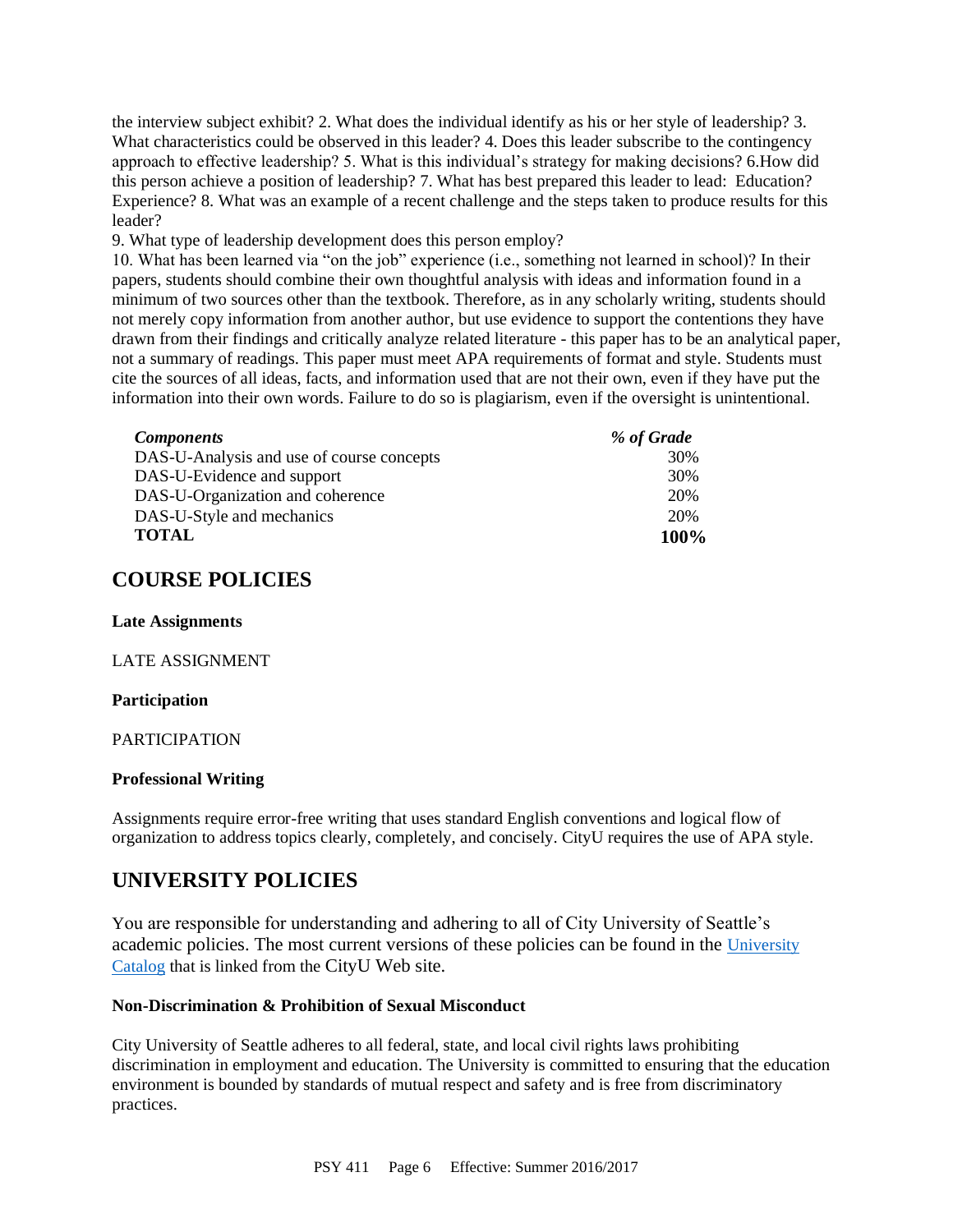In the U.S., the University is required by Title IX of the Education Amendments of 1972 to ensure that all of its education programs and activities do not discriminate on the basis of sex/gender. Sex include sex, sex stereotypes, gender identity, gender expression, sexual orientation, and pregnancy or parenting status. Sexual harassment, sexual assault, dating and domestic violence, and stalking are forms of sex discrimination, which are prohibited under Title IX and by City University of Seattle policy. City University of Seattle also prohibits retaliation against any person opposing discrimination or participating in any discrimination investigation or complaint process internal or external to the institution. Questions regarding Title IX, including its application and/or concerns about noncompliance, should be directed to the Title IX Coordinator. For a complete copy of the policy or for more information, visit <https://my.cityu.edu/titleix> or contact the Title IX Coordinator.

In Canada, in compliance with the British Columbia Human Rights Code, the Alberta Human Rights Act, WorksafeBC, and the Workers' Compensation Board of Alberta, the University believes that its environment should at all times be supportive and respectful of the dignity and self-esteem of individuals. Discrimination, harassment and bullying conduct, whether through person to person behaviour or via electronic communications such as email or social media is not acceptable and will not be tolerated. As an educational institution, it is our responsibility to cultivate an environment of excellence, equity, mutual respect and to recognize the value and potential of every individual. The University will take all necessary steps to meet or exceed the requirements of the law to prevent discrimination, harassment and bullying. The Respectful Workplace Policy for the prevention of discrimination, harassment and bullying policy and procedure can be found at <https://www.cityu.edu/discover-cityu/about-cityu/> under the Policies section or at <https://www.cityuniversity.ca/about/>.

### **Religious Accommodations**

City University of Seattle has a policy for accommodation of student absences or significant hardship due to reasons of faith or conscience, or for organized religious activities. The University's policy, including more information about how to request an accommodation, is available in the University Catalog and on the my.cityu.edu student portal. Accommodations must be requested by the 20% mark of this course (e.g. day 14 of a ten-week course, day 7 of a 5-week course) using the Religious Accommodations Request Form found on the student dashboard in the my.cityu.edu student portal.

### **Academic Integrity**

Academic integrity in students requires the pursuit of scholarly activity that is free from fraud, deception and unauthorized collaboration with other individuals. Students are responsible for understanding CityU's policy on academic integrity and adhering to its standards in meeting all course requirements. A complete copy of this policy can be found in the University Catalog in the section titled [Academic Integrity Policy](https://www.cityu.edu/catalog/;) under Student Rights & Responsibilities.

### **Attendance**

Students taking courses in any format at the University are expected to be diligent in their studies and to attend class regularly. Regular class attendance is important in achieving learning outcomes in the course and may be a valid consideration in determining the final grade. For classes where a physical presence is required, a student has attended if they are present at any time during the class session. For online classes, a student has attended if they have posted or submitted an